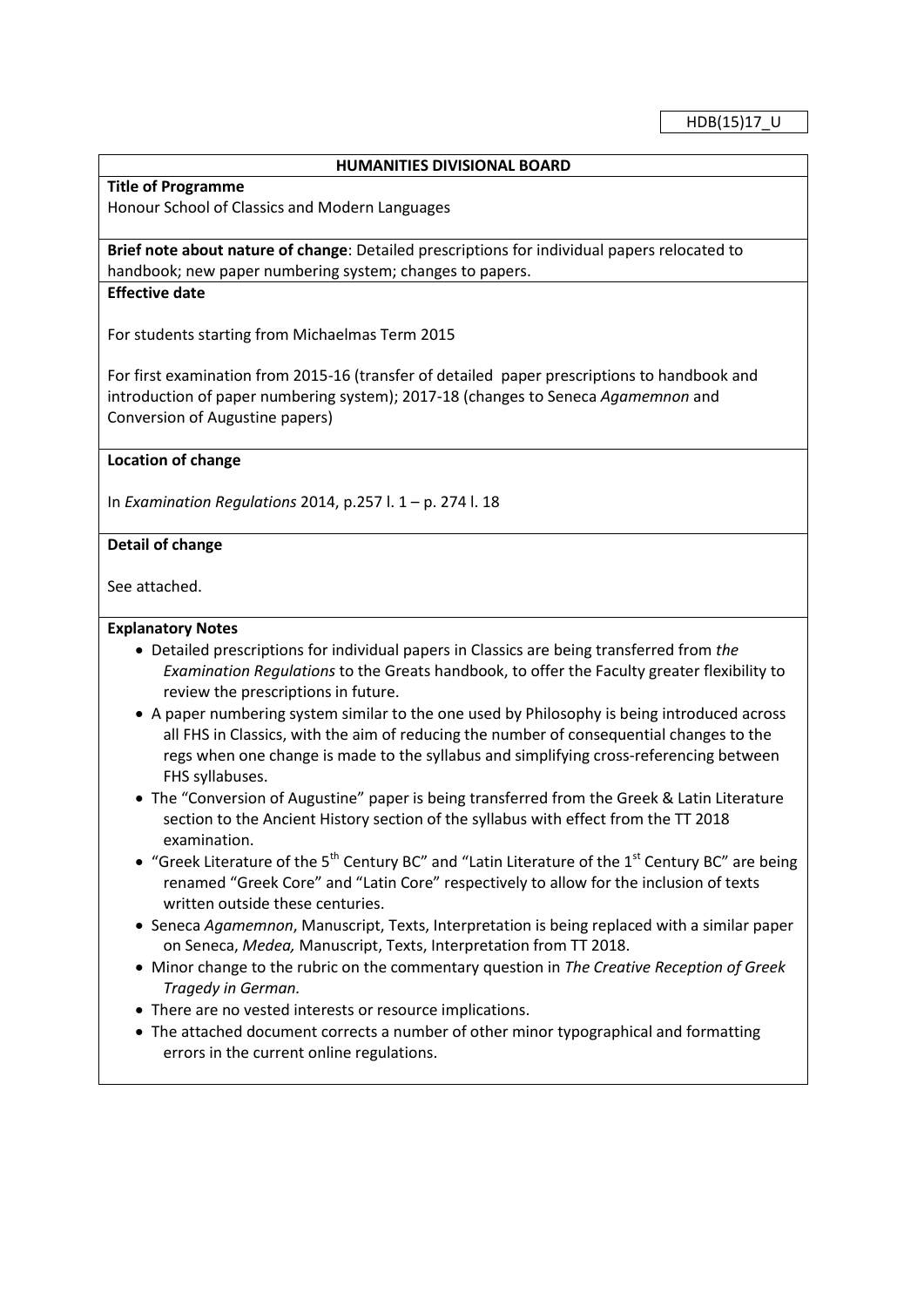**A**

1. The subjects of the examination in the Honour School of Classics and Modern Languages shall be (*a*) the Greek and Latin languages and literatures and the thought and civilisation of the Ancient World and (*b*) those modern European languages and literatures studied in the Honour School of Modern Languages. 2. No candidate shall be admitted to the examination in this School unless he or she has either passed or been exempted from the First Public Examination.

3. The examiners shall indicate in the lists issued by them the language offered by each candidate obtaining honours or satisfying the examiners under the appropriate regulation.

4. The examination in the Honour School shall be under the joint supervision of the Boards of the Faculties of Classics and of Modern Languages, which shall appoint a standing joint committee to make, and to submit to the two boards, proposals for regulations concerning the examination.

5. (i) The Public Examiners for Classics in this school shall be such of the Public Examiners in the Honour School of Literae Humaniores as may be required, together with one or two additional examiners, if required, who shall be nominated by the committee for the nomination of Public Examiners in the Honour School of Literae Humaniores; those for Modern Languages shall be such of the Public Examiners in the Honour School of Modern Languages as shall be required.

(ii) It shall be the duty of the chair of the Public Examiners in the Honour School of Modern Languages to designate such of their number as may be required for Modern Languages in the Honour School of Classics and Modern Languages, and when this has been done, and the examiners for Classics have been nominated, the number of the examiners in Classics and Modern Languages shall be deemed to be complete.

## **B**

Candidates will be examined in accordance with the examination regulations set out below.

They will also be required to spend, after their matriculation, a year of residence in an appropriate country or countries, and to provide on their entry form for the examination a certificate that they have done this, signed by the Head or by a tutor of their society. Candidates wishing to be dispensed from the requirement to undertake a year of residence abroad must apply in writing to the Chair of the Medieval and Modern Languages Board, 41 Wellington Square, Oxford, OX1 2JF, stating their reasons for requesting dispensation and enclosing a letter of support from their society.

Candidates will be expected to carry out during this year abroad such work as their society may require. It is strongly recommended that candidates should apply through the Central Bureau for Educational Visits and Exchanges for an Assistantship, where these are available, and should accept one if offered. Candidates who are not able to obtain an Assistantship should during their year abroad follow a course or courses in an institution or institutions approved by their society, or should spend their time in such other circumstances as are acceptable to their society. Candidates will agree with their College Tutor in advance of their year abroad an independent course of study to be followed during that period.

Except in a Special Subject or an alternative to a Special Subject, a candidate shall offer one modern language and its literature only except that candidates offering Ancient Greek may offer the subject Modern Greek Poetry, and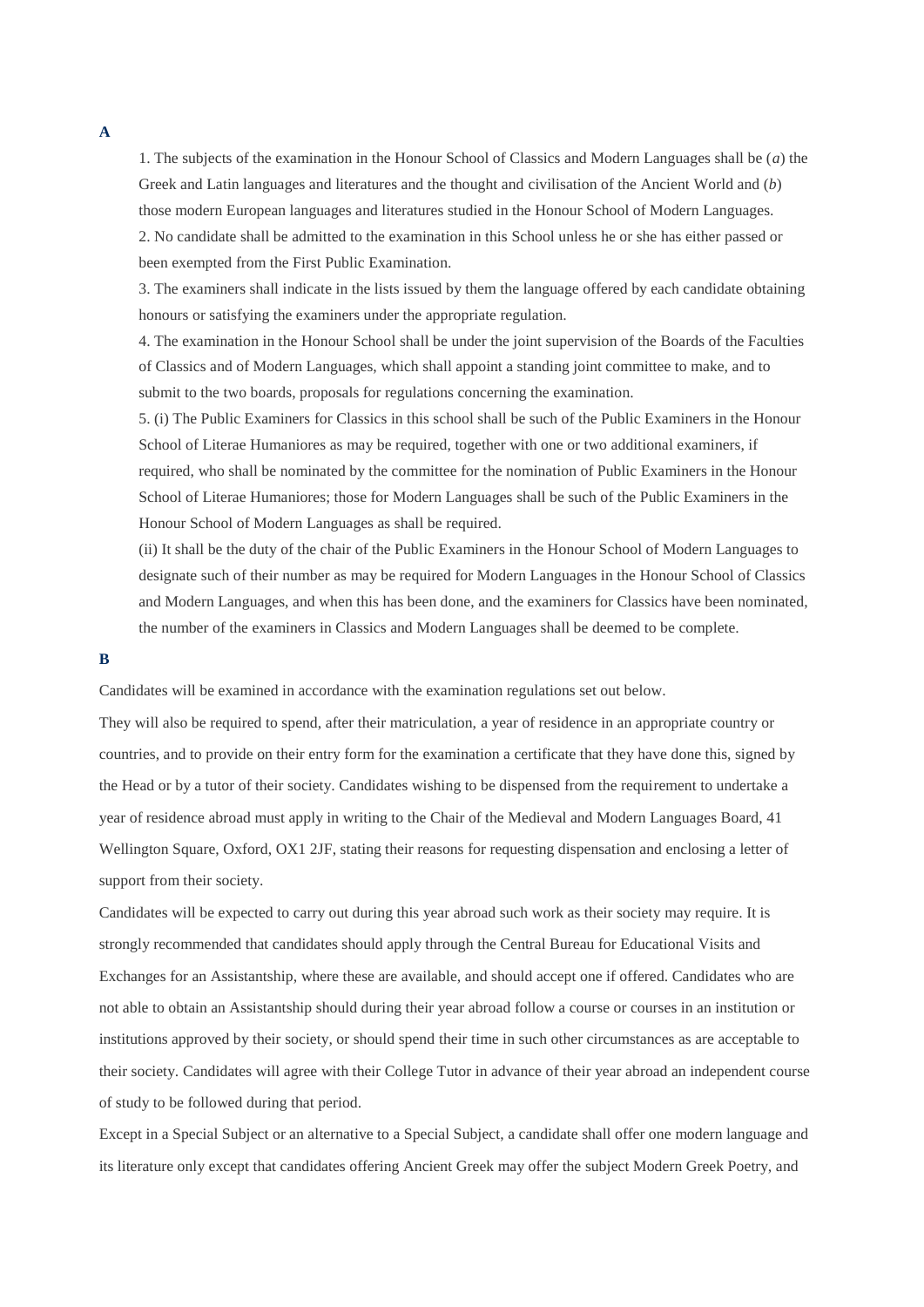all candidates may offer the subject Byzantine Literature as specified in the regulations below, if and only if they

are not offering Medieval and Modern Greek as their modern language.

Any candidate may be examined viva voce.

*Oral Examination*: as specified for the Honour School of Modern Languages.

In every case where, under the regulations for the school, candidates have any choice between one or more papers

or subjects, every candidate shall give notice to the Registrar not later than the Friday in the fourth week of

Michaelmas Full Term preceding the examination of all the papers and subjects being so offered.

Candidates offering two papers both of which involve the study of the same author or authors, may not make the same text or texts the principal subject of an answer in both the papers.

All candidates must offer eight subjects as specified below and may also offer an Additional Subject as specified at no.9.

Subjects 401-14, 501-69 and 601-5 will be set in accordance with the regulations for the Honour School of Literae Humaniores. For each subject, a detailed specification and prescribed texts will be given in the Greats Handbook applicable to the relevant year of examination. The handbook will be published by Monday of Week 5 of Hilary Term two years preceding the examination.

1. Honour School of Modern Languages, Paper I.

Any candidate whose native language is not English may bring a bilingual (native language to English) dictionary for use in any examination paper where candidates are required to translate Ancient Greek and/or Latin texts into English.

- 2. Honour School of Modern Languages, Papers IIA and IIB.
- 3. Honour School of Modern Languages, *one* paper chosen from Papers VI, VII or VIII.
- 4. Honour School of Modern Languages, *one* paper chosen from Papers IV, V, IX, X, XI or XII.

5. *Either* (*a*) 501: Greek Literature of the fifth century bc*Greek Core* O(one paper of three hours

(commentary and essay) with an additional paper (one-and-a-half hours) of translation.) [Honour School of Literae Humaniores, subject III.1(a)].

*or* (*b*) 502: Latin Literature of the first century be*Latin Core.* O (one paper of three hours (commentary and essay) with an additional paper (one-and-a-half hours) of translation.) Honour School of Literae Humaniores, subject III.2(a)].

6, 7. Two of the following subjects  $(i)$  to  $(xxy)$ . Candidates not offering  $(xxiv)$ ,  $(xxy)$ . Second Classical Language must include at least one of the subjects from  $(a<sub>i</sub>)$ - $(n<sub>xvi</sub>)$ .

*Note:* (a*i*) **Subject (xxiv), (xxv),** *Second Classical Language* counts as two subjects (566/568 in Greek; 567/569 in Latin). It may not be offered by candidates who have satisfied the Moderators in Course IA, IB or IC of Honour Moderations in Classics or of the Preliminary Examination in Classics, or who offered both Greek and Latin in the Preliminary Examination for Modern Languages. Candidates offering it must also offer at least one of the subjects 6, 7 (i)-(xxi)from (a)-(t) under 8 or 9 below. If they offer *Second Classical Language* in Greek they may if they wish offer Literae Humaniores subject  $\overline{H}$ .  $\overline{H}$  at this point; if they offer it in Latin they may offer Literae Humaniores subject  $522$ <sub>HH.2(b)</sub>.

*Note:* (bii) Each of the subjects subjects (ii)503: *Historiography*, (iii)504: *Lyric Poetry* and (iv)507: *Comedy* (of which candidates may offer only one) will be examined by an extended essay of up to 6,000 words and a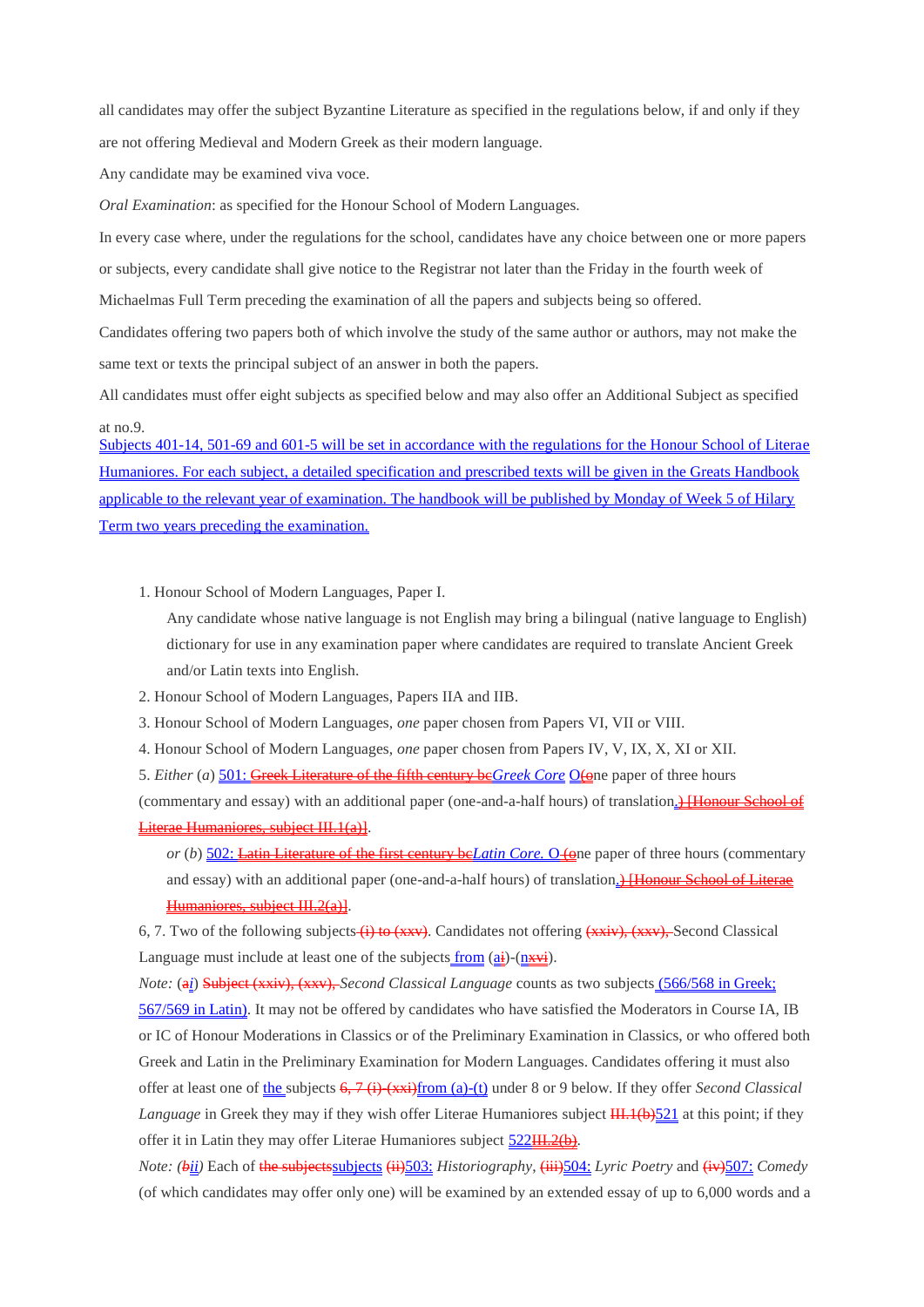one-and-a-half-hour translation paper, as specified in the Regulations for the Honour School of Literae Humaniores. For each of the subjects (ii), (iii), and (iv), subjects 503, 504 and 507, version (ia) (as specified for the Honour School of Literae Humaniores) is the only version available to candidates who have satisfied the Moderators in Course IA, IB, or IC of Honour Moderations in Classics or of the Preliminary Examination in Classics, or who offered both Ancient Greek and Latin in the Preliminary Examination for Modern Languages.

*Note:* (e*iii*) It cannot be guaranteed that university lectures or classes or college teaching will be available on all subjects in every academic year. Candidates are advised to consult their tutors about the availability of teaching when selecting their subjects.

(ia) *Either* (a)501: *Greek Literature of the 5th Century bcCore or* (b)502: *Latin CORELITERATURE OF THE 1ST CENTURY BC* (whichever is not offered under 5 above).

(ii) (iv)(b) Either *One of the following subjects (see introductory note 6, 7 (ii) above)*: (ii)

503: *Historiography* [Honour School of Literae Humaniores, subject III.3] (see introductory note 6,7 (b) above)

or 504(iii): *Lyric Poetry* [Honour School of Literae Humaniores, subject III.4] (see introductory note 6, 7 (b) above)

or 507(iv): *Comedy* [Honour School of Literae Humaniores, subject III.7] (see introductory note 6, 7 (b) above).

(vc) 505: *Early Greek Hexameter Poetry [Honour School of Literae Humaniores, subject III.5].* (vid) 506: *Greek Tragedy*. [Honour School of Literae Humaniores, subject III.6] (not to be offered in combinationThis subject may not be combined with subjects 8 (iii),582 *Ancient and French Classical Tragedy* or 8 583(iv), *The Creative Reception of Greek Tragedy in German)*.

(viie) 508: *Hellenistic Poetry [Honour School of Literae Humaniores, subject III.8].*

(viiif) 509: *Cicero [Honour School of Literae Humaniores, subject III.9].* This subject may not be combined with 410.

(gix) 510: *Ovid [Honour School of Literae Humaniores, subject III.10].*

(xh) 511: *Latin Didactic [Honour School of Literae Humaniores, subject III.11].*

(xii) 512: *Neronian Literature [Honour School of Literae Humaniores, subject III.12].*

(xiij) 513: *Euripides,* Orestes*: papyri, manuscripts, text* [Honour School of Literae Humaniores, subject III.131.

(xiiik) [Honour School of Literae Humaniores, subject III.14] *Either* (a)

[**Until 1 October 2017**: 514: *Seneca,* Agamemnon *: manuscripts, text, interpretation*][**From 1 October 2017**: 524: *Seneca,* Medea*: manuscripts, text, interpretation*]

*or*

(b)515: *Catullus: manuscripts, text, interpretation*

*Note:* University classes will be given for only one of these options each year.

(xivl) Either *One of the following subjects:*

(a)[Until 1 October 2017 516: *The Conversion of Augustine*] [Honour School of Literae Humaniores, subject III.15(a)]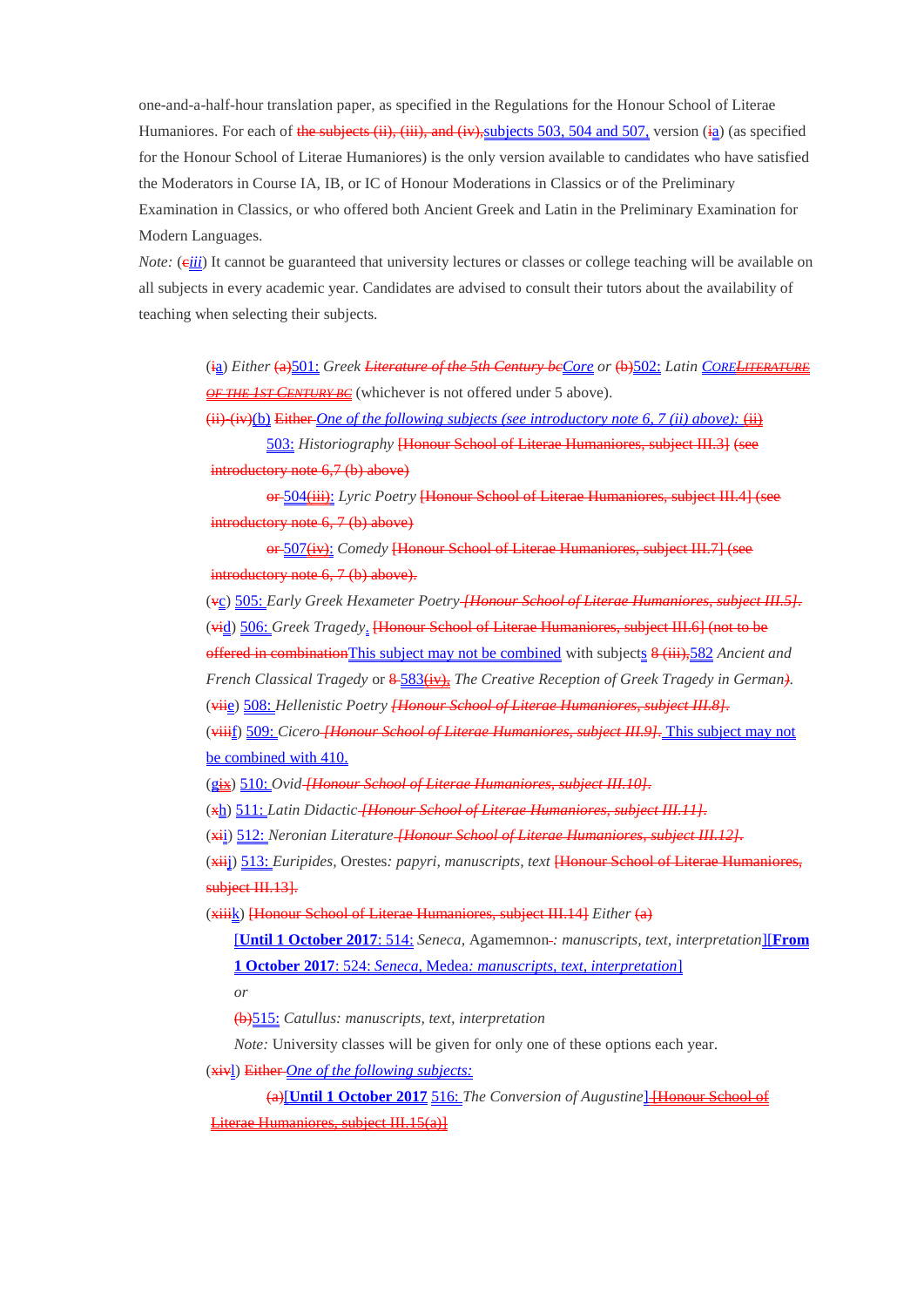or (b)517: *Byzantine Literature* [Honour School of Literae Humaniores, subject III.15(b)] (This subject is not available to candidates offering Medieval and Modern Greek as their modern language.

or (c)581: *The Latin Works of Petrarch*, with special study of *Africa* (ed. N. Festa, Florence, 1926), Books, I, II, V, VII, IX. Candidates will also be expected to have read *Vita Scipionis* (in *La vita di Scipione l'Africano*, ed. G. Martellotti, Milano-Napoli, 1954), and to show acquaintance with Petrarch's major Latin works (e.g. *Rerum memorandarum libri* (ed. G. Billanovich, Florence, 1945), *De secreto conflictu curarum mearum*, *De vita solitaria*, *Epistolae familiares* (in F. Petrarca, *Prose*, ed. G. Martellotti, P.G. Ricci, E. Carrara, E. Bianchi, Milano-Napoli, 1955)).

(xvm) 551: *Greek Historical Linguistics [Honour School of Literae Humaniores, subject V.1]*. (This subject may be combined with one but not more than one of 552, 553 and 554 $(x\ddot{w}i)$ ,  $(x\ddot{w}i)$  and  $(x$ viii).

(n) 552(xvi): *Latin Historical Linguistics [Honour School of Literae Humaniores, subject V.2]*. (This subject may be combined with one but not more than one of 551, 553 and 554 $(x, \hat{y})$ ,  $(x, \hat{y})$  and  $(x, \hat{y})$ . (o) (xviii)553: *General Linguistics and Comparative Philology* [Honour School of Literae

Humaniores, subject V.3]. (This subject may be combined with one but not more than one of 551, 552 and 554(xv), (xvi) and (xvii). (Candidates offering section (a), General Linguistics, may not also offer the Modern Languages Special Subject General Linguistics.)

(p)(xvii)554: *Comparative Philology: Indo-European, Greek and Latin* [Honour School of Literae Humaniores, subject V.4]. (This subject may not be offered by candidates who offered the paper VI F(1) *Historical Linguistics and Comparative Philology* in Honour Moderations in Classics or in the Preliminary Examination in Classics. It may be combined with one but not more than one of 551, 552 and  $553(xy)$ ,  $(xyi)$  and  $(xviii)$ .)

(xixr) Either *One of the following subjects:*

(a)401: *The Early Greek World and Herodotus' Histories: 650 to 479 BC* [Honour School of Literae Humaniores, subject I. 1].

or (b)402: *Thucydides and the Greek World: 479 to 403 BC [HONOUR SCHOOL OF LITERAE HUMANIORES, SUBJECT I. 2].*

or (c) 403: *The End of the Peloponnesian War to the Death of Philip II of Macedon: 403 to 336 BC* [Honour School of Literae Humaniores, subject I. 3].

or (d) 404: *Polybius, Rome and the Mediterranean: 241-146 BC* [Honour School of Literae Humaniores, subject I. 4].

or (e) 405: *Republic in Crisis: 146-46 BC [HONOUR SCHOOL OF LITERAE HUMANIORES, SUBJECT I. 5].*

or (f) 406: *Rome, Italy and Empire from Caesar to Claudius: 46 BC to AD 54* [Honour School of Literae Humaniores, subject I. 6.

or (g) 407: *Athenian Democracy in the Classical Age [Honour School of Literae Humaniores, subject I. 7].*

or (h) 408: *Alexander the Great and his Early Successors (336 BC-302 BC)* [Honour School of Literae Humaniores, subject I. 8].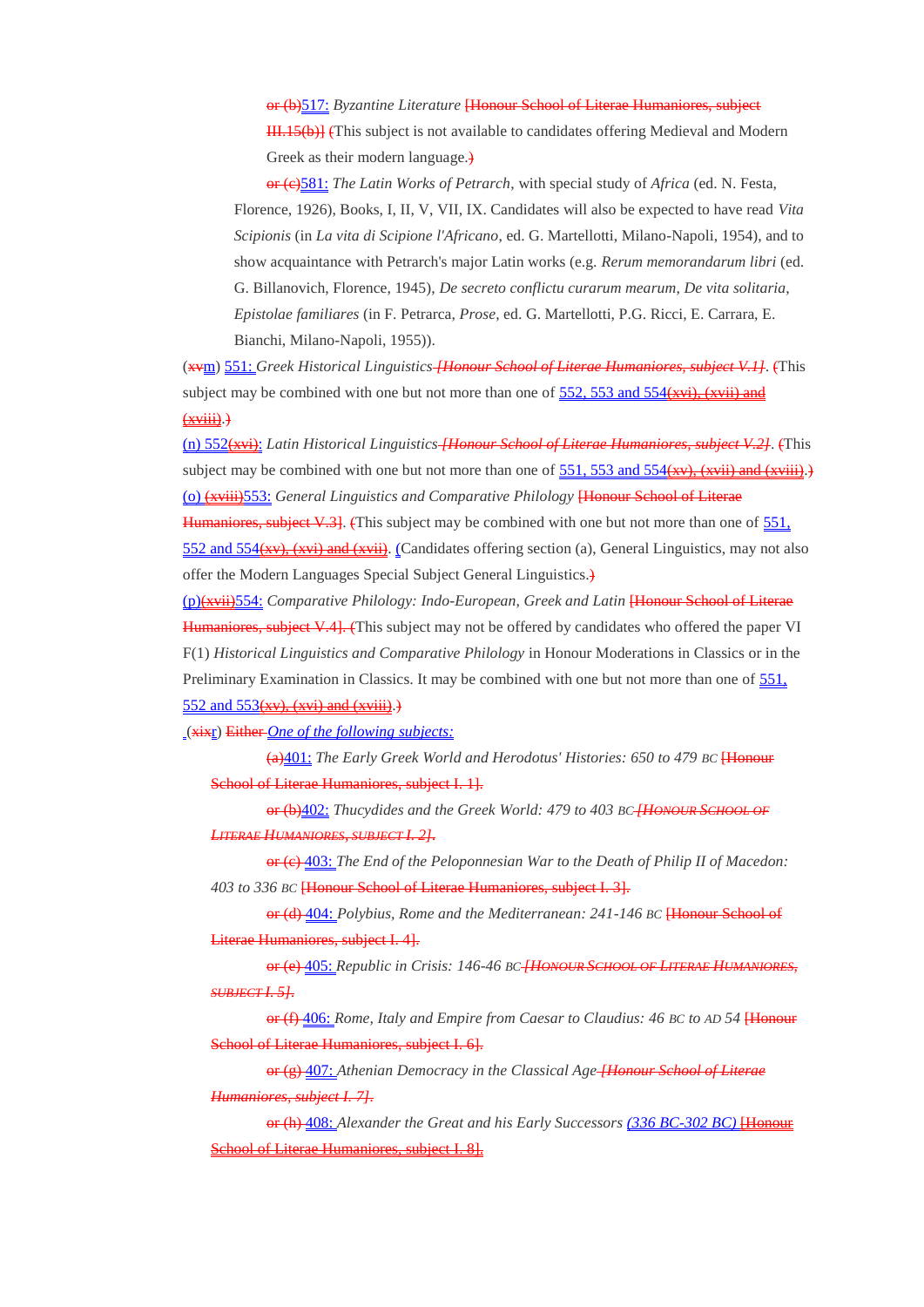or (i) 409: *The Hellenistic World: Societies and Cultures c.300-100 BC* [Honour School of Literae Humaniores, subject I. 9].

or (j) 410: *Cicero: Politics and Thought in the Late Republic*. This subject may not be combined with 509. [Honour School of Literae Humaniores, subject I. 10].

or (k)411: *Politics, Society and Culture from Nero to Hadrian [Honour School of Literae Humaniores, subject I. 11].*

*or (l)* 412: *Religions in the Greek and Roman World, c.31 BC-AD 312 [Honour School of Literae Humaniores, subject I. 12].*

or (m) 413: Sexuality and Gender in Greece and Rome **[Honour School of Literae** Humaniores, subject I. 13].

[**From 1 October 2017** 414: *The Conversion of Augustine*]

*Note:* Candidates offering any of subjects  $(xix)$  (a) (f)401-406 must also offer the associated translation paper set in the Honour School of Literae Humaniores.

(xxs) Either *One of the following subjects:*

(a)601: *The Greeks and the Mediterranean World c.950-500 BC [HONOUR SCHOOL OF LITERAE HUMANIORES, SUBJECT IV. 1].*

or (b) 602: *Greek Art and Archaeology c.500-300 BC [HONOUR SCHOOL OF LITERAE HUMANIORES, SUBJECT IV. 2].*

or (c) 603: *Hellenistic Art and Archaeology, 330-30 BC* [Honour School of Literae

Humaniores, subject IV.3].

or (d) 604: *Art under the Roman Empire, AD 14-337* [Honour School of Literae

Humaniores, subject IV.4].

or (e) 605: *Roman Archaeology: Cities and Settlement under the Empire* [Honour

School of Literae Humaniores, subject IV.5].

(\*\*\*) Ancient and Medieval Philosophy. Any one of subjects the following subjects, as specified in the Regulations for Philosophy in all Honour Schools including Philosophy:

110: (*Aquinas)*

, 111: (*Duns Scotus, Ockham)*

, 115: (*Plato,* Republic*, in translation)*

, 116: (*Aristotle,* Nicomachean Ethics*, in translation)*

, 130: (*Plato,* Republic*, in Greek)*

, 131: (*Plato,* Theaetetus *and* Sophist)

, 132: (*Aristotle,* Nicomachean Ethics*, in Greek)*

, 133: (*Aristotle,* Physics)

, 134: (*Sextus Empiricus,* Outlines of Pyrrhonism)

, 135: (*Latin Philosophy), as specified in Regulations for Philosophy in all Honour* 

*Schools including Philosophy.*

(xxiiu) 518: *Modern Greek Poetry* [Honour School of Literae Humaniores, subject III.15(d)]. (This subject is available only to candidates offering *Greek Literature of the Fifth Century bc Core* under 5 above who are neither offering Medieval and Modern Greek as their modern language nor offering III.15(b)subject 517: *Byzantine Literature* nor (xxiv), (xxv), *Second Classical Language*.)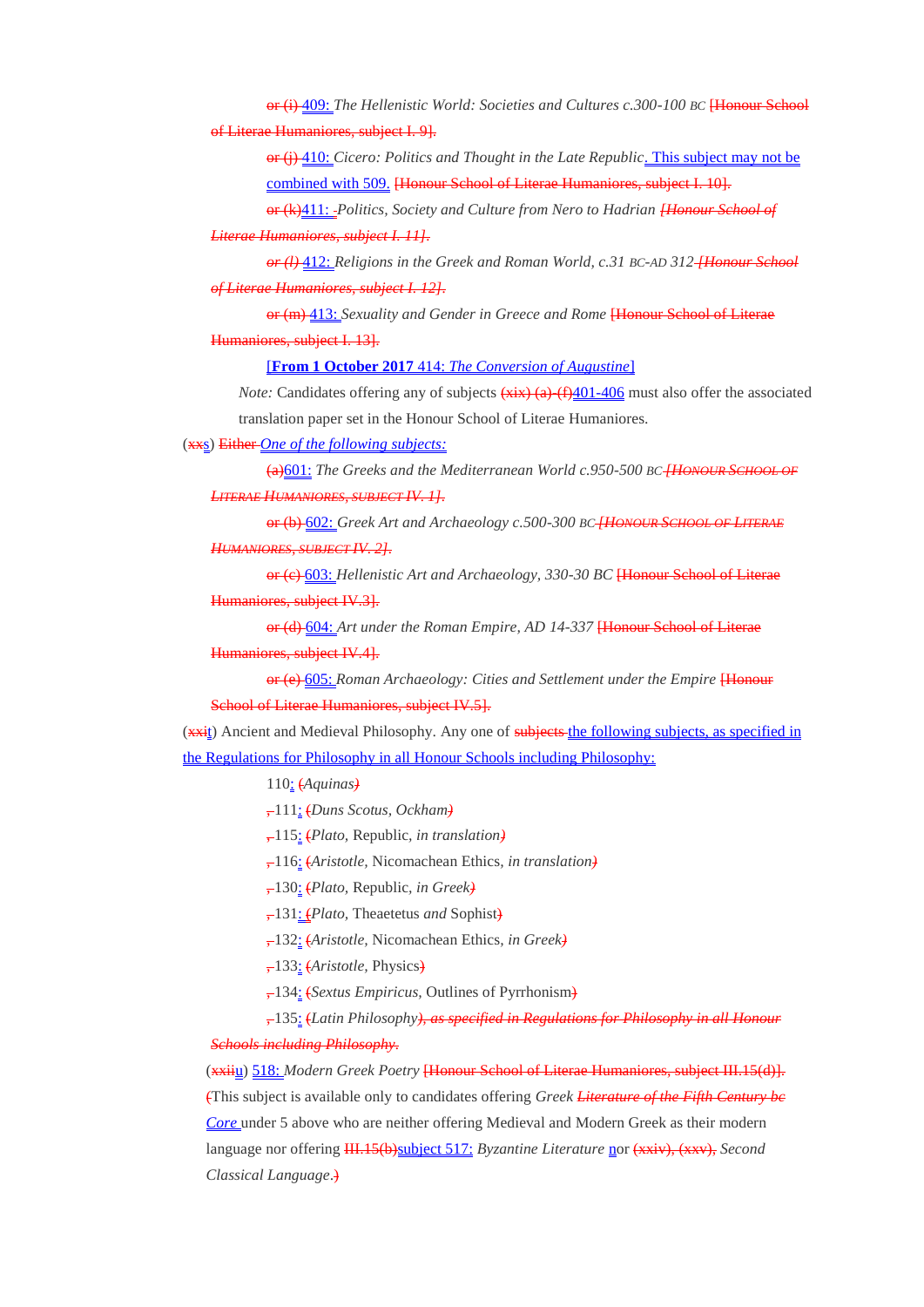(**xxiii**v) Thesis. Any candidate may offer a thesis in Classics, or in a subject linking Classics and Modern Languages, in accordance with the Regulation on Theses in the regulations for the Honour School of Literae Humaniores.

(xxiv), (xxvw) (see introductory note 6, 7 (a)) *Second Classical Language*. See introductory note 6, 7 (i) above. **[Honour School of Literae Humaniores, subject VI.1 and VI.2].** (Candidates who offer Second Classical Language must offer either both subjects in Greek (566/568) or both subjects in Latin (567/569), and may not offer either subject in the same language as they offered in Course IIA or IIB of Honour Moderations or the Preliminary Examination in Classics or in the Preliminary Examination for Modern Languages.)

8. One of the following:

(i) A second subject chosen from those listed under 4 above.

(ii) A third subject chosen from those listed under 6, 7 above, subject to the groupings there set out and the restrictions there placed upon choice of subjects.

(iii) 582: *Ancient and French Classical Tragedy* (not to be offered in combination with any of the following: 506: *Greek Tragedy (subject 6, 7(v))*; *Racine* [Honour School of Modern Languages, paper X(5)]; *Dramatic Theory and Practice in France 1605-60 with special reference to Corneille* [Honour School of Modern Languages, paper XII Special Subject]).

Candidates must make a special study of either of the following pairs of texts, on which a compulsory comparative commentary question will be set: *either* (*a*) Seneca, *Phaedra* and Racine, *Phèdre*, *or* (*b*) Euripides, *Medea* and Corneille, *Médée* . In addition, essay questions will be set with special reference to the following texts:

Aeschylus, *Agamemnon*

Sophocles, *Oedipus the King*

Euripides, *Hippolytus, Andromache, The Phoenician Women, Iphigenia at Aulis*

Seneca, *Medea*

Corneille, *Discours, Horace, Oedipe, Suréna*

Racine, *La Thébaïde, Andromaque, Iphigénie.*

Candidates will be required to answer two essay questions, one from a choice of questions specifically on the authors and texts prescribed above, the other from a choice of questions requiring a comparative or generic approach. The following editions will be used in the case of the texts prescribed for commentary: Euripides, J. Diggle (Oxford Classical Text); Seneca, *Phaedra*, M. Coffey and R. Mayer (Cambridge University Press); Corneille, A. Stegmann (L'Intégrale); Racine, J. Morela and A. Viala (Classiques Garnier).

(iv) 583: *The Creative Reception of Greek Tragedy in German*

Candidates must make a special study of Sophocles, *Antigone* and Hölderlin, *Antigone*, on which a compulsory comparative commentary question each of which a compulsory commentary question will be set. In addition, they will be required to answer two essay questions, one from a choice of questions specifically on the authors and texts listed below, the other from a choice of questions requiring a comparative or generic approach.

Sophocles, *Oedipus Tyrannus*

Euripides, *Medea, Iphigenia in Tauris*

Plato, *Republic* II, III, X